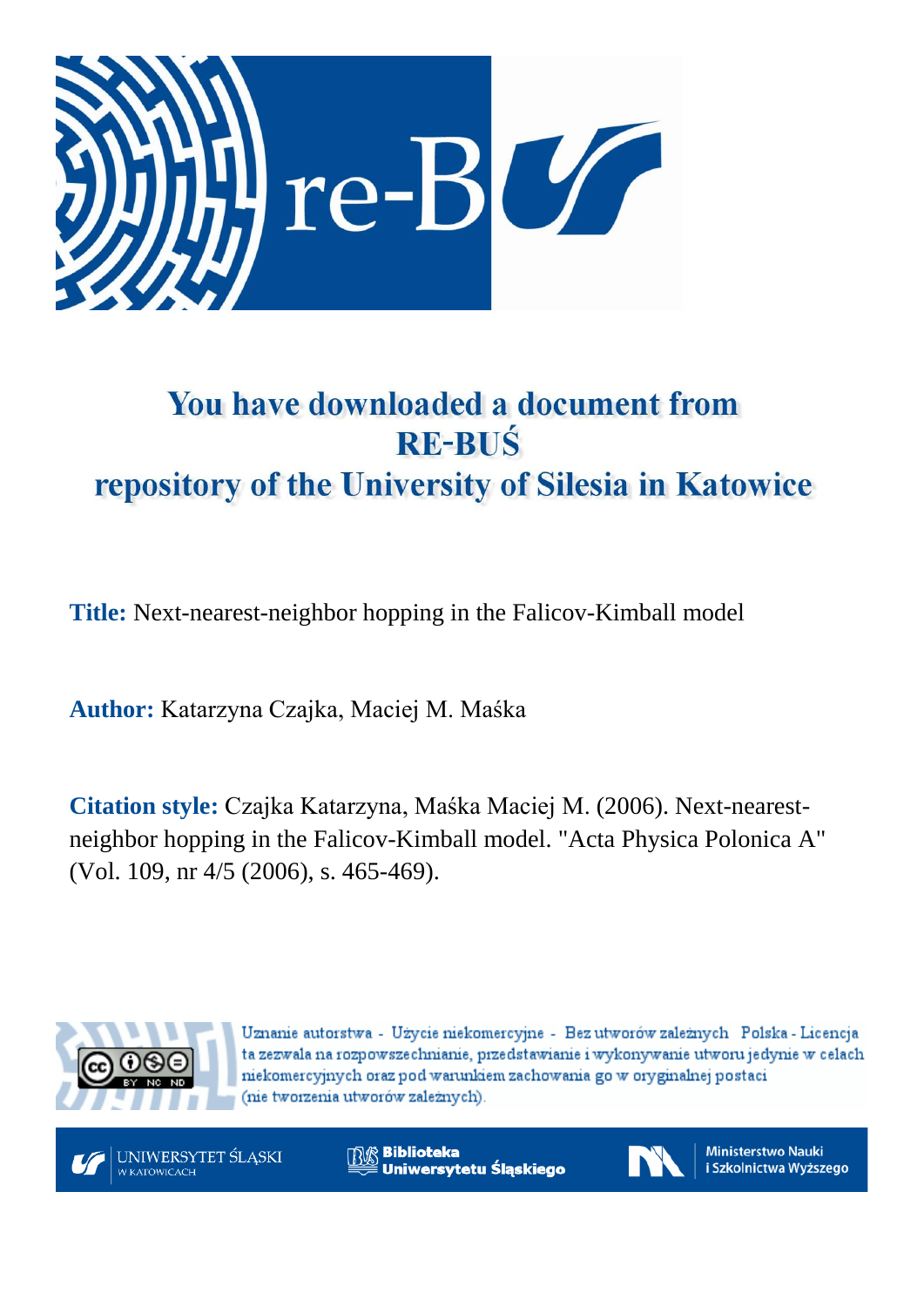Proceedings of the XI National School "Collective Phenomena and Their Competition" Kazimierz Dolny, September 25–29, 2005

# Next-Nearest-Neighbor Hopping in the Falicov–Kimball Model

# K. Czajka and M.M. Maśka

Institute of Physics, University of Silesia Uniwersytecka 4, 40-007 Katowice, Poland

Results of Monte Carlo simulations for the spinless Falicov–Kimball model with the next-nearest-neighbor hopping are presented. We find the critical value of the next-nearest-neighbor hopping integral, below which the low temperature configuration of the localized particles is the same as in the presence of only the nearest-neighbor hopping. Beyond this critical value the localized particles form horizontal or vertical stripes.

PACS numbers: 71.10.–w, 71.10.Fd

#### 1. Introduction

The spinless Falicov–Kimball (FK) model [1] is a simple quantum model that describes itinerant electrons interacting with classical localized particles. Despite the simplicity, the FK model exhibits a rich phase diagram [2]. It has been rigorously proved that for dimensions  $D \geq 2$  the system has a phase transition from a homogeneous high-temperature phase to a phase, in which the classical particles form a checkerboard pattern [3, 4]. This property holds for any bipartite lattice and the FK model has been analyzed mostly on square or (hyper)cubic lattices, which fulfill this requirement. Much less is known about the properties of the FK model on non-bipartite lattices. The main question that arises in connection with non-bipartite lattices concerns the nature of the ground state, whether or not there is a long range order at low temperatures. The answer to this question depends, of course, on the topology and geometry of the lattice. In Ref. [5] we have shown that the FK model on a triangular lattice exhibits a finite-temperature phase transition, at least apart from the strong interaction limit, where it maps itself on the triangular Ising antiferromagnet that is known to exhibit a phase transition at  $T = 0$  [6].

In this paper we analyze the role of the next-nearest-neighbor hopping in the FK model on the square lattice. In particular, we demonstrate how the checkerboard ground state is modified when the next-nearest-neighbor hopping increases and how the critical temperature depends on its amplitude.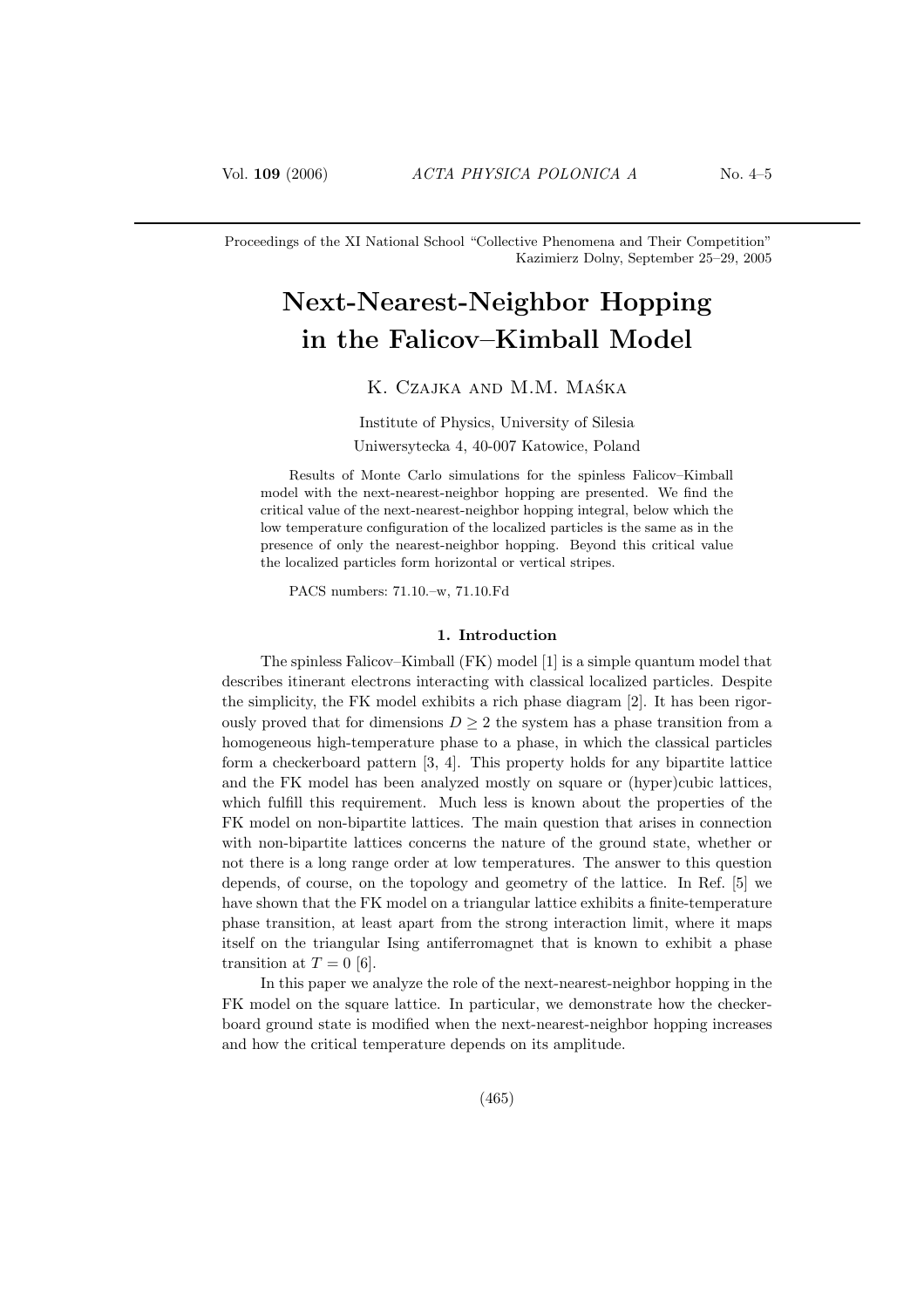#### 2. Model and method

The Hamiltonian of the spinless FK model is given by

$$
\mathcal{H} = \sum_{ij} t_{ij} c_i^{\dagger} c_j + U \sum_i n_i w_i. \tag{1}
$$

Here,  $n_i = c_i^{\dagger} c_i$ ,  $w_i$  is equal to 0 or 1, according to whether the site *i* is occupied or unoccupied by a massive particle. The hopping integral  $t_{ij}$  is equal to  $-t$ when i and j are nearest neighboring lattice sites,  $-t'$  for next nearest neighbors, and zero otherwise. Without the  $t'$  term this model has been investigated by means of various methods [7]. However, up to our best knowledge, the influence of the next-nearest-neighbor hopping has been taken into account only in Ref. [8], where the FK model has been studied in perturbative regime, where  $U \gg t, t'$ . In this paper we present results obtained with the help of a variant of Monte Carlo method that is suitable for a system with both classical and fermionic degrees of freedom. The details are described in Ref. [9]. The simulations were performed for  $20 \times 20$  clusters with periodic boundary conditions. The concentrations of both the classical particles  $(N_i/N)$  and the electrons  $(N_e/N)$  is equal to 0.5.

## 3. Results

It is known that for  $N_i/N = N_e/N = 0.5$  the classical particles form a checkerboard pattern in the ground state on a square lattice. This long-range order survives also up to some finite critical temperature, at which the system undergoes a phase transition to a homogeneous high-temperature phase. One may expect that the low-temperature checkerboard order minimize the free energy also in the presence of small next-nearest-neighbor hopping. The question arises what would be the actual low-temperature state for relatively large  $t$ ? To answer this question let us take into consideration the limiting case of a very strong next-nearest-neighbor hopping  $t' \gg t$ . In this limit the square lattice breaks up into two interpenetration sublattices with the lattice constant  $\sqrt{2}$  times larger than the original one and with the axes rotated by 45 degrees. Since there is no intersite interactions neither between electrons nor between massive particles, and the next-nearest-neighbor hopping does not move electrons between sublattices, the sublattices are completely independent. As a result at low temperature in both these sublattices massive particles form the checkerboard pattern. Each of these subsystems is twofold degenerated (massive particles can be shifted into the empty sites). As a result of the degeneracy the massive particles in the whole system can form either horizontal or vertical stripes (see Fig. 1).

In order to investigate the regime of intermediate next-nearest-neighbor hopping let us recall that the FK model in the strong Coulomb interaction limit maps onto the antiferromagnetic Ising model. The Ising model on the square lattice with nearest-neighbor  $(J)$  and next-nearest-neighbor  $(J')$  couplings possesses two different ground states, depending on the  $J'/J$  ratio: for  $J'/J < 0.5$  the ground state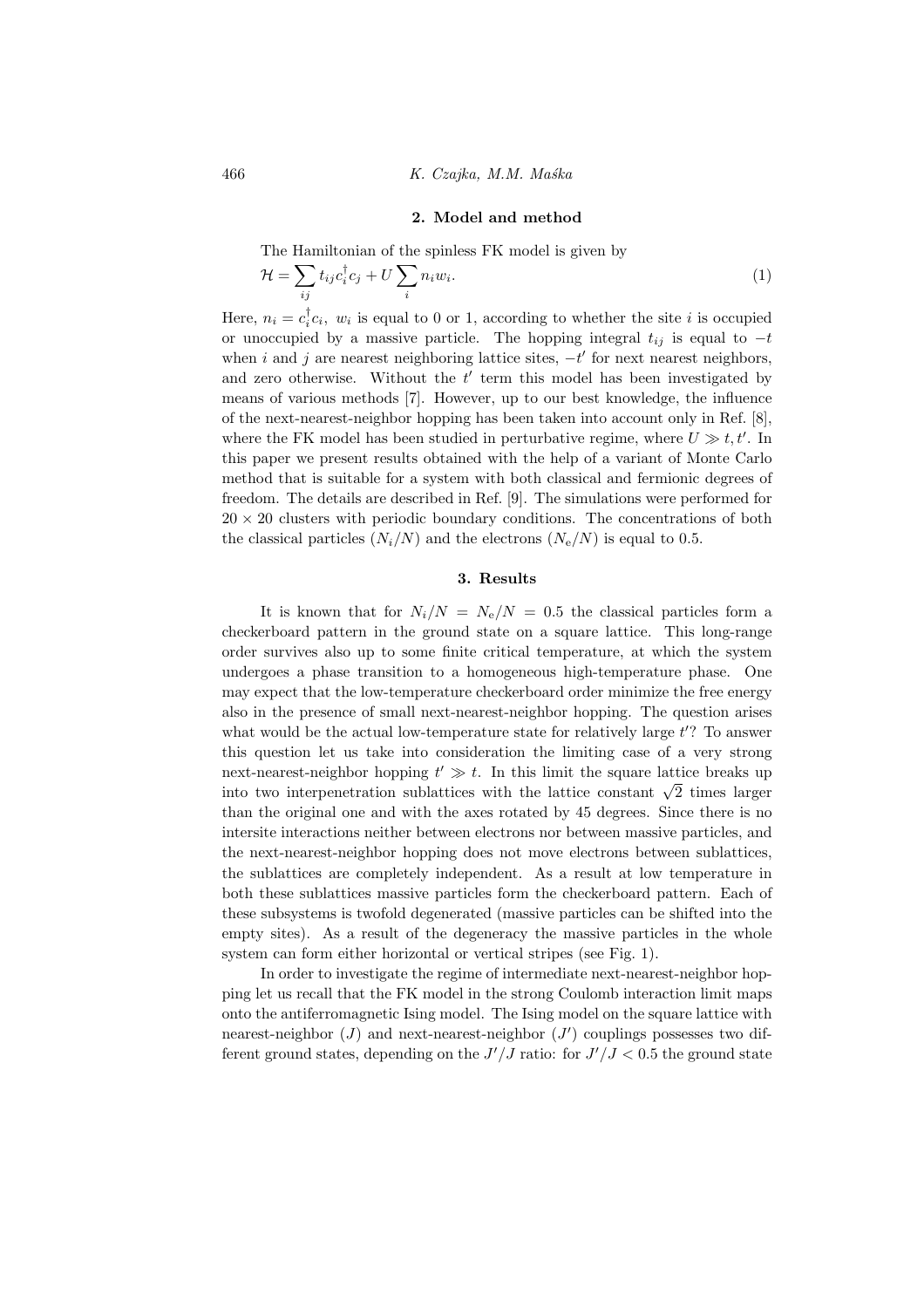

Fig. 1. Two possible low-temperature configurations of localized particles in the  $t' \gg t$ limit. Open circles represent empty sites within a given sublattice, whereas the filled ones indicate positions of the massive particles.

is the simple antiferromagnet, whereas for  $J'/J > 0.5$  the system minimizes the energy by ordering in alternate ferromagnetic rows of opposite spins [10, 11]. Such spin configurations ("superantiferromagnetic") correspond to the massive particle configurations of the FK model presented in Fig. 1. Since the ratio  $J'/J$  of Ising nearest-neighbor and next-nearest-neighbor interactions is equal to  $(t'/t)^2$  in the corresponding FK model, the threshold value of t' is given by  $t'/t \approx 0.71$ . This result holds in the limit  $U \to \infty$ . For weaker interaction this threshold ratio can be determined from a comparison of the ground state energy in both the checkerboard and stripe configurations.

In order to illustrate the transition from the checkerboard low- $t'$  regime to the stripe high- $t'$  one, we have carried out appropriate Monte Carlo simulations. Figure 2 shows "snapshots" of the system for various ratios  $t'/t$ . In accordance with theoretical predictions for very small  $t'$  localized particles form the checkerboard pattern, the same as in the absence of the next-nearest-neighbor hopping (Fig. 2A). With increasing  $t'$  the critical temperature decreases and defects occur in the checkerboard pattern (Fig. 2B). The next configuration (Fig. 2C) corresponds to  $t'$  above the critical value, i.e., to the regime, where stripe configurations minimize the energy. However, due to the fourfold degeneracy of the ground state the overall configuration consists of segments of stripes. With further increase in the ratio  $t'/t$  (Figs. 2D and 2E) the localized particles arrange themselves into stripes. The imperfectness of the pattern is connected with two effects. First, the degeneracy of the ground state allows the system to choose one of them in one region of the cluster and another one in other region. In such a case phase boundary lines are inevitable. The second effect is connected with thermal fluctuations. When  $t'$ increases with fixed values of  $t$  and  $U$ , the effective interaction strength, i.e., the interaction potential compared to the kinetic energy, decreases. As a result the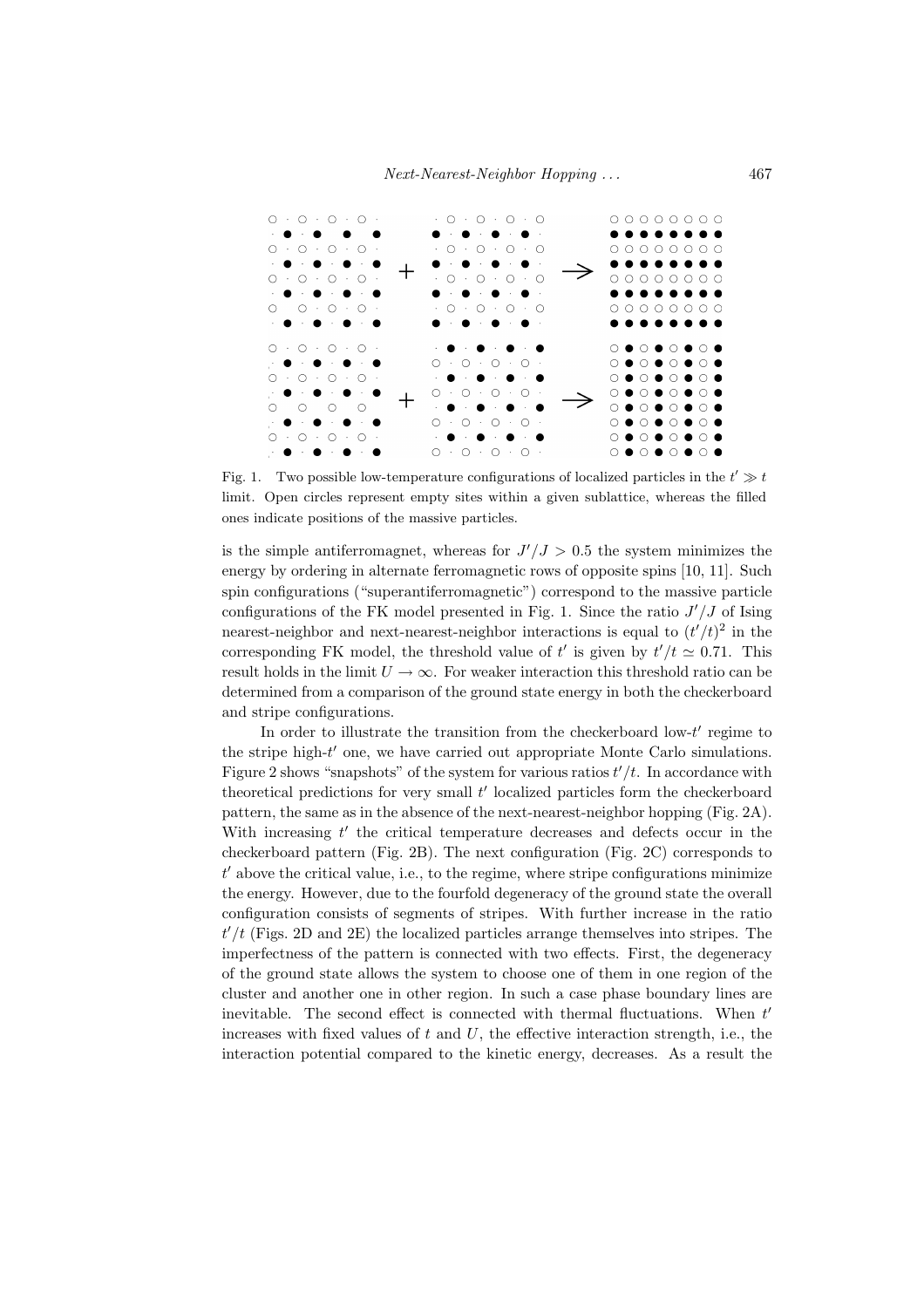

Fig. 2. Examples of low-temperature configurations of localized particles for various values of the ratio  $t'/t$ : (A) 0.1, (B) 0.4, (C) 0.8, (D) 1.1, (E) 1.4. All the configurations have been obtained for  $U = t$  at temperature  $k_BT = 0.02t$ .

critical temperature decreases as well and thermal fluctuations destroy the stripe pattern.

The presence of the next-nearest-neighbor hopping obviously modifies the critical temperature, which is connected with the frustration present in the system. With increasing  $t'$  the critical temperature decreases, going to zero for some critical with increasing t the critical temperature decreases, going to zero for some critical value of  $t^*$ . This value is equal to  $\sqrt{2}/2$  in  $U/t \to \infty$  limit. For finite interaction  $(U < \infty) t^*$  always lies between 0.71t and 0.8t. At this point there is no long range order at any nonzero temperature. For  $t' > t'$  the critical temperature increases with increasing  $t'$ . In this regime the critical temperature is the temperature of the transition from the stripe configuration to the disordered state. Eventually, for  $t'/t \gg 1$  the critical temperature starts to decrease with increasing  $t'$ , which is connected with increasing band width, much larger than the interaction potential.

#### 4. Summary

We have demonstrated how properties of the Falicov–Kimball model on the square lattice are affected by the presence of the next-nearest- -neighbor hopping. In particular, we have shown how the low-temperature configurations of the localized particles depend on  $t'/t$  and have discussed the critical temperature as a function of the next-nearest-neighbor hopping amplitude.